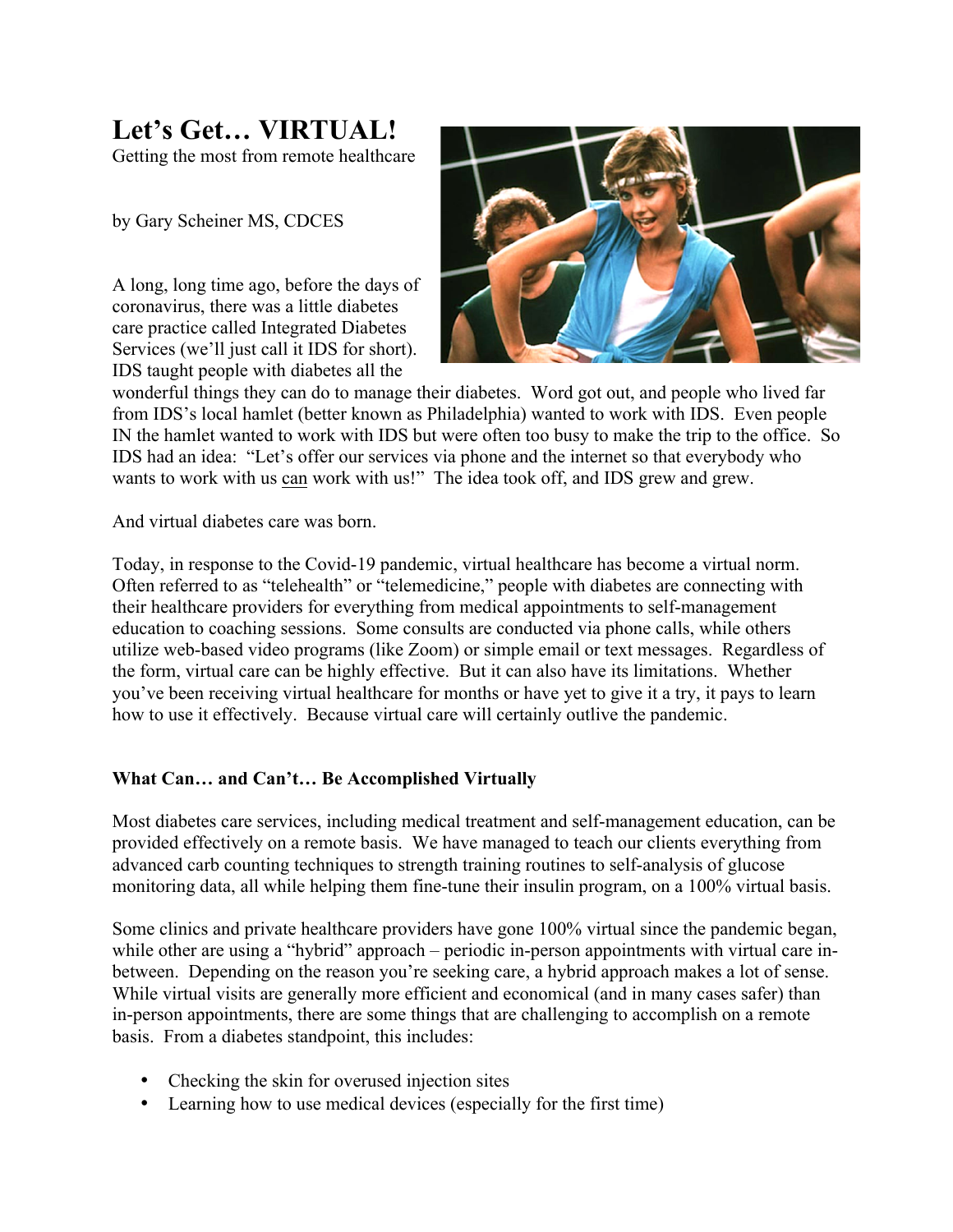- Examining the thyroid gland and lymph nodes
- Evaluating glucose data (unless you can download and transmit data to your provider)
- Performing a professional foot exam
- Listening to the heart rhythm and feeling peripheral pulses
- Checking for signs of neuropathy and retinopathy
- Measuring vital signs (unless you have equipment for doing so at home)

## **The Logistics**

Virtual care can be provided in a variety of ways, ranging from a phone call to an email, text message or video conference. Video can add a great deal to the quality of a consultation, as it allows you and your healthcare provider to pick up on body language and other visual cues. It also permits demonstrations (such as how to estimate a 1-cup portion of food), evaluation of your techniques (such as how to insert a pump infusion set) and use of a marker board for demonstrating complex subjects (such as injection site rotation or how certain medications work).

When using video, it is important to have access to high-speed internet. A computer is almost always better than a phone for video appointments, as the screen is larger and has better resolution. If you have the ability to download your diabetes data, do so and share access with your healthcare provider a day or two prior to the appointment. It may also be helpful to share some of your "vital" signs at the time of the appointment – a thermometer, scale, and blood pressure cuff are good to have at home.

In many cases, care provided on a remote/virtual basis is covered by health insurance at the same level as an in-person appointment. This applies to public as well as private health insurance. However, some plans require your provider to perform specific functions during the consultation (such as reviewing glucose data) in order for the appointment to qualify for coverage. Best to check with your healthcare provider when scheduling the appointment to make sure the virtual service will be covered. At our practice (which is 100% private-pay), virtual and in-person services are charged at the same rates.

If security is of the utmost importance to you, virtual care may not be your best option. Although there are web-based programs and apps that meet HIPPA guidelines, there really is no way to guarantee who has access to your information at the other end. My advice is to weigh the many benefits of virtual care against the (miniscule) security risk that virtual care poses.

**Virtual care can be HIGHLY productive if you do a little bit of preparation.**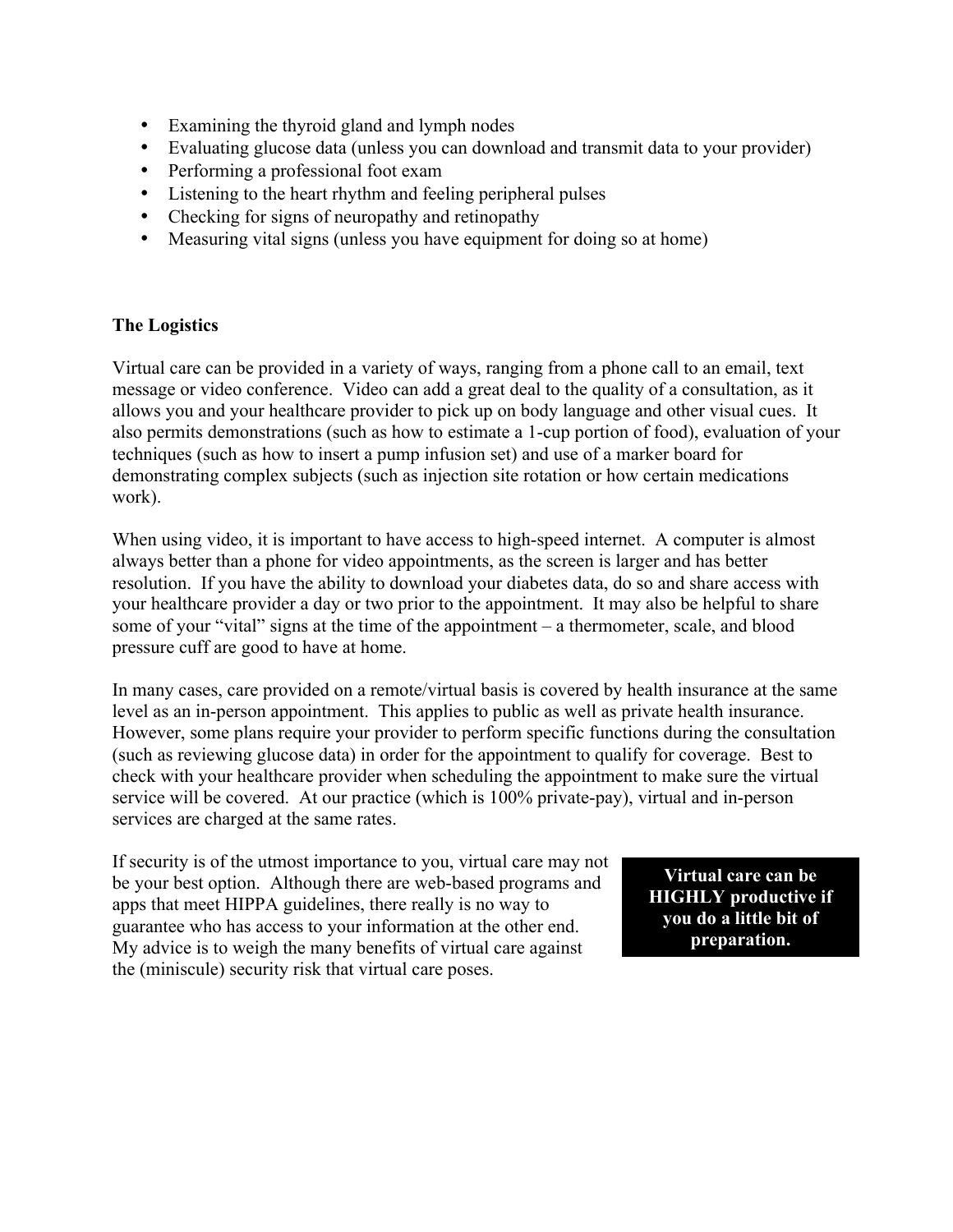## **Optimizing the Virtual Experience**

Just like in-person appointments, virtual care can be HIGHLY productive if you do a little bit of preparation.

- $\checkmark$  Do yourself and your healthcare provider a favor and **download** your devices, including meters, pumps, CGMs, and any logging apps you may be using, prior to the appointment. If you don't know how to download, ask your healthcare provider for instructions, or contact our office… we can set up a virtual consultation and show you how. If you have not downloaded your information before, don't be intimidated. It is easier than you think. People in their 80s and 90s can do it. Oh, and look over the data yourself before the appointment so that you can have a productive discussion with your healthcare provider.
- $\checkmark$  Be prepared with a **list of your current medications**, including doses and when you take them. Check before the appointment to see if you need refills on any of your medications or supplies. If you take insulin, have all the details available: basal doses (and timing), bolus/mealtime doses (and dosing formulas if you use insulin:carb ratios), correction formulas (for fixing highs/lows), and adjustments for physical activity.
- $\checkmark$  Try to get your **labwork** done *prior* to virtual appointments. This will give your healthcare provider important information about how your current program is working.
- $\checkmark$  To enhance the quality of the virtual meeting, do your best to **cut down the background noise** (TV off, pets in another room, etc…) **and distractions** (get someone to watch the kids). Use of a headset may be preferable to using the speakers/microphone on your phone or computer, especially if there is background noise or you have limited hearing.
- $\checkmark$  Use a **large screen**/monitor so that it will be easy to see details and do screen-sharing. And use **front lighting** rather than rear lighting. When the lights or window are behind you, you may look more like a black shadow than your beautiful self. "Ring" lights are popular for providing front-lighting.
- $\checkmark$  Provide some of your own **vitals** if possible weight, temperature, blood pressure, current blood sugar. This is important information that your healthcare provider can use to enhance your care.
- $\checkmark$  Prepare a list of **topics/questions** that you want to discuss. Ideally, write them on paper so that you can take notes during the appointment. If there is a great deal of detail covered, ask your healthcare provider to send you an appointment summary by mail or email.
- $\checkmark$  Be in a **private place** that allows you to speak openly and show any body parts that might need to be examined – including your feet and injection/infusion sites.
- $\checkmark$  Be a **patient** patient! Technical issues can sometimes happen. It is perfectly fine to switch to a basic phone call or reschedule for another time.
- $\checkmark$  Courtesy counts. Be on-time for your virtual appointment. If you are delayed, call your healthcare provider's office to let them know. And if you are not sure how to login or use the video conferencing system, call your provider beforehand for detailed